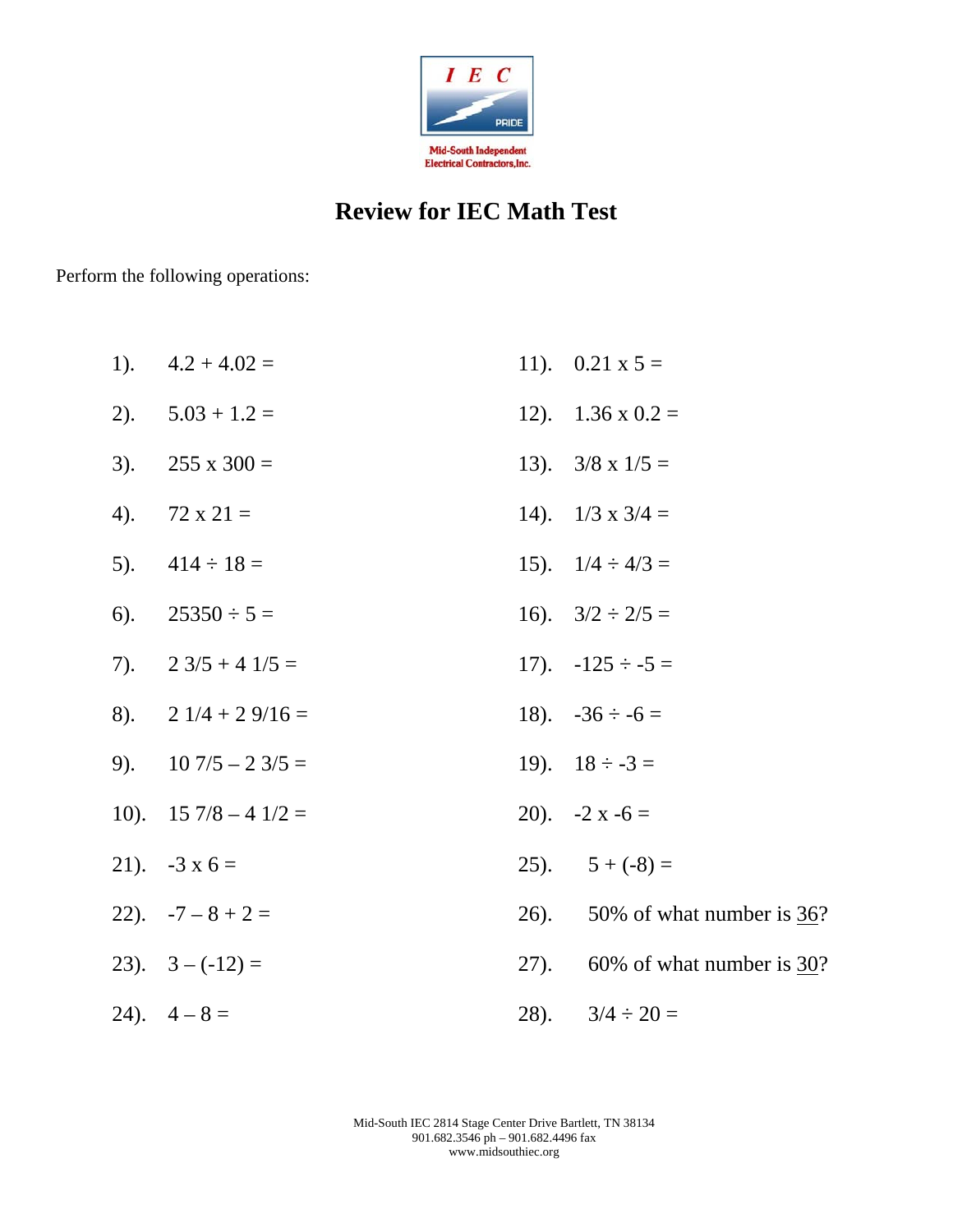Write the following expressions:

- 29). 4 times y
- 30). 5 divided by n
- 31). Three more than a number equals 10
- 32). The sum of x and 3
- 33). Four more than x
- 34). Seven less than x
- 35). Twice a
- 36). y decreased by 10
- 37). Classify the triangles in the following figures (based on the relationships of their sides).



- a.) b.)
- c.)
- 38). Find the number of degrees in the missing angle.

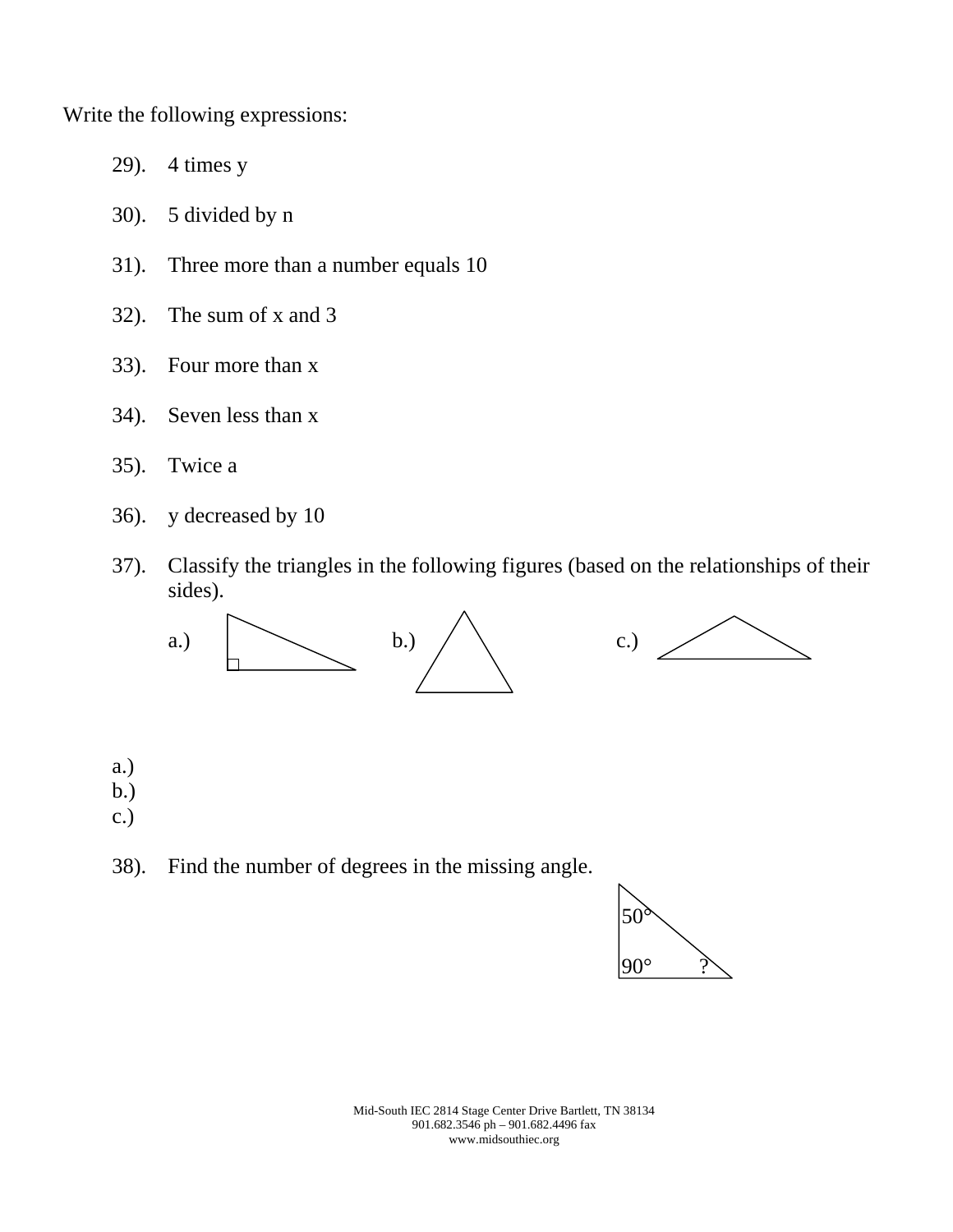39). Find the area of each of the following figures.



- 41). If 78 is increased by 40%, find the new amount.
- 42). A 5% sales tax is levied on an order of building supplies costing \$127.32. What is the amount of sales tax to be paid? What is the total bill? a.) b.)
- 43). A wet casting weighing 145 kg has a 2% weight loss in the drying process. How much will the dried casting weigh?
- 44). When ordering sand a 5% waste is added to the order. How much sand should be ordered if 450 yd of sand are needed?





Mid-South IEC 2814 Stage Center Drive Bartlett, TN 38134 901.682.3546 ph – 901.682.4496 fax www.midsouthiec.org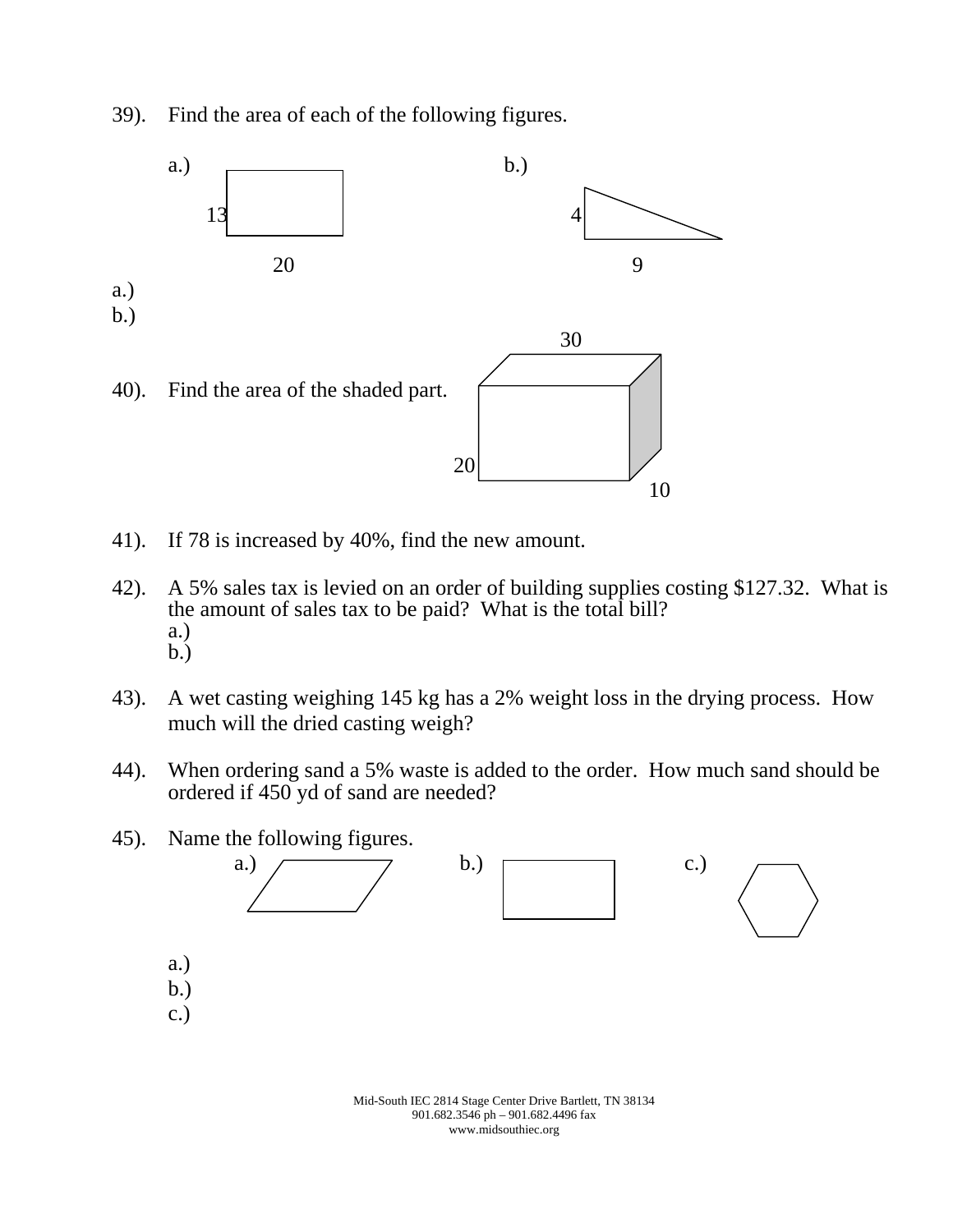46). Gary brought a pair of slacks at a 30% discount sale for \$33.60. What was the original price of the slacks?

Use the figure below to answer questions 47 to 50.

- 47). In what year(s) did women use more sick days than men?
- 48). In what year(s) did men use five sick days?
- 49). In what year(s) did men use more sick days than women?
- 50). What was the greatest number of sick days for men?